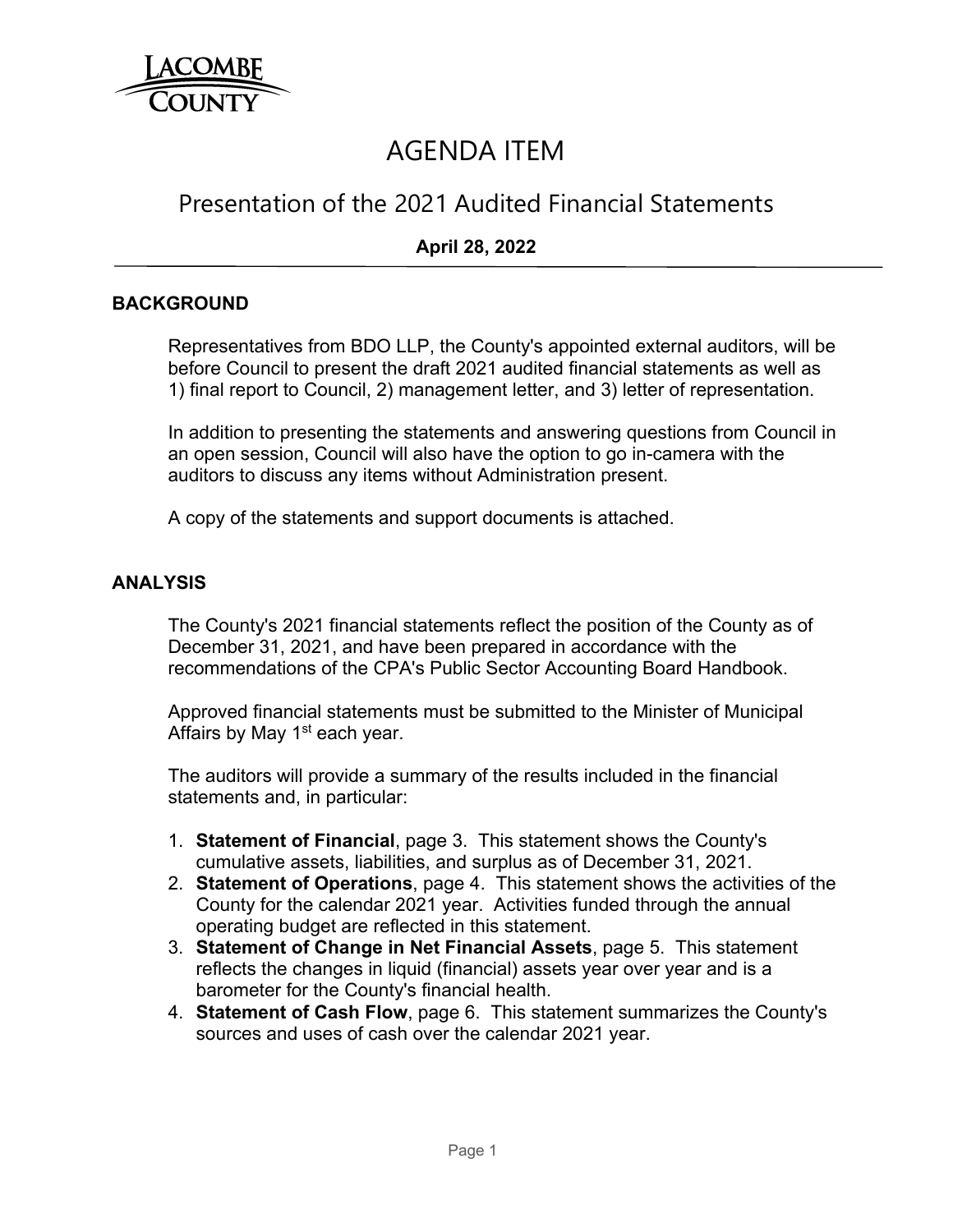

Included in the statements is also a series of notes. The notes provide further detail in support of the statements themselves. There are two notes that help the reader reconcile the financial statements to the budget that is approved by County Council.

- 1. **Note 22** highlights the difference between the budget approved in May 2021 and the budget included in the financial statements. The biggest change is the inclusion of amortization of capital assets. Amortization must be reported in the financial statements as an expense, but there is no requirement to include this non-cash expense in the County's budget.
- 2. **Note 23** reconciles the operating surplus included on page 4 of the statements with the surplus calculated using the County's budget. Again, the difference is related to the reporting of amortization and other non-cash expenses in the financial statements but not included in the County's budget.

Included in the package is the "Summary of Unadjusted Misstatements." These are items that are not recorded correctly in the view of our auditors. The overall impact on the current year's surplus is overstating expenses of \$94,353. These amounts are immaterial; however, they are above BDO's trivial number. Below are explanations of the misstatements:

- 1. **Sand excluded in inventory** is a combination of reject sand used in salt/sand mix and the salt/sand mix stockpiled at the Public Works Shops and Remote Shops. This material is used over the winter months and historically expensed in the fall of each year for the entire winter season.
- 2. **Previous Years Errors** included in this amount was an understatement of the sick leave liability due to increased sick leave usage. This is an estimate based on historical sick leave utilization and sensitivity analysis. We reviewed the liability requirement in 2021 and increased the liability by \$165,000 in 2021.

The draft statements do not include Council's input on the final allocation to reserves for 2021. Administration has prepared a separate report on this matter, and Council will have the opportunity to approve these final allocations.

Based on direction from Council on this matter, the statements would be amended to reflect these changes.